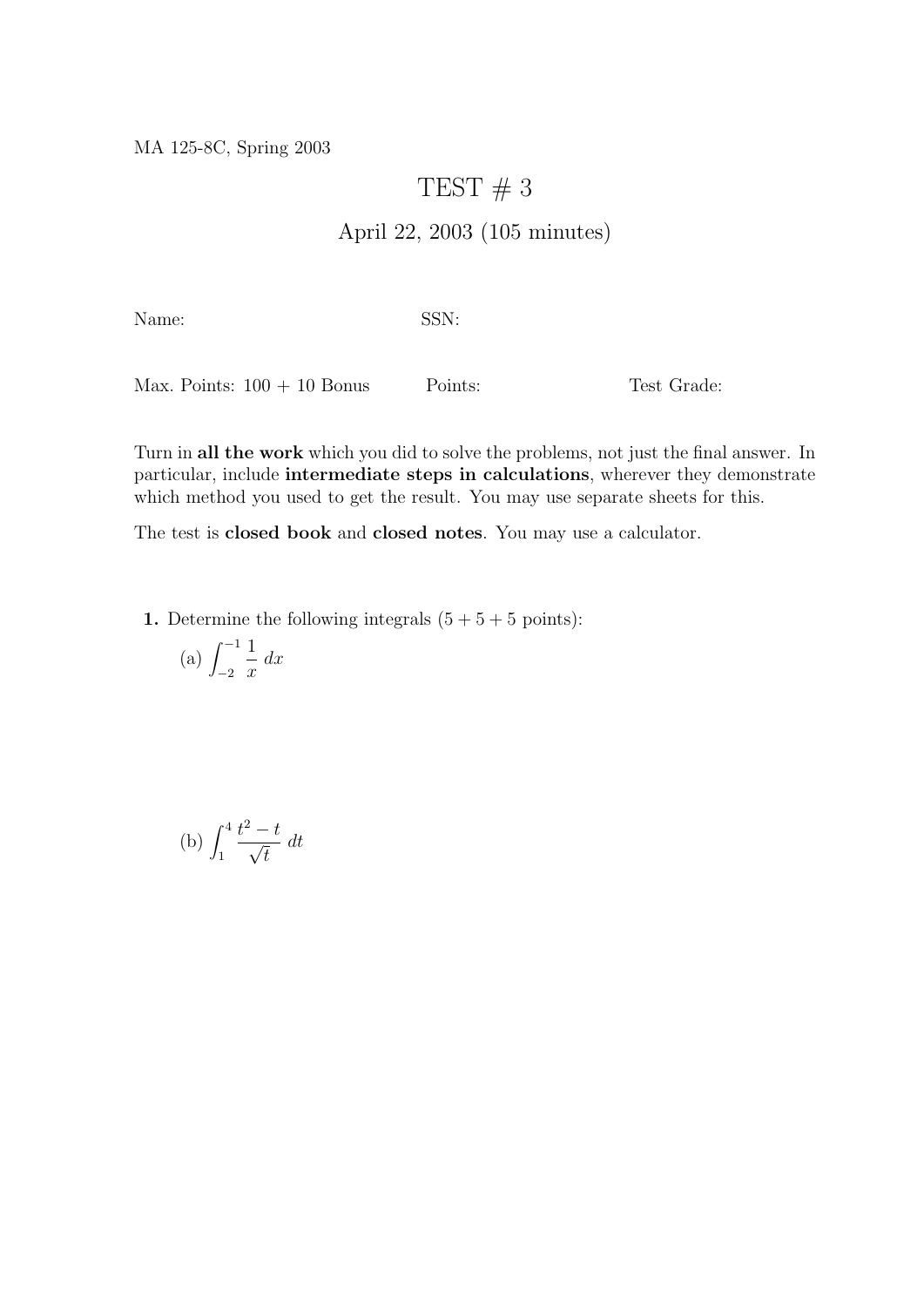(c) 
$$
\int_0^1 \frac{3}{x^2 + 1} dx
$$

**2.** Calculate the following limits  $(5 + 5 + 5 \text{ points})$ :

(a) 
$$
\lim_{x \to 0} \frac{e^x - x - 1}{x^2}
$$

(b) 
$$
\lim_{x \to 0^+} \sqrt{x} \ln x
$$

(c) 
$$
\lim_{x \to \pi/2} \frac{1 - \cos x}{\sin x}
$$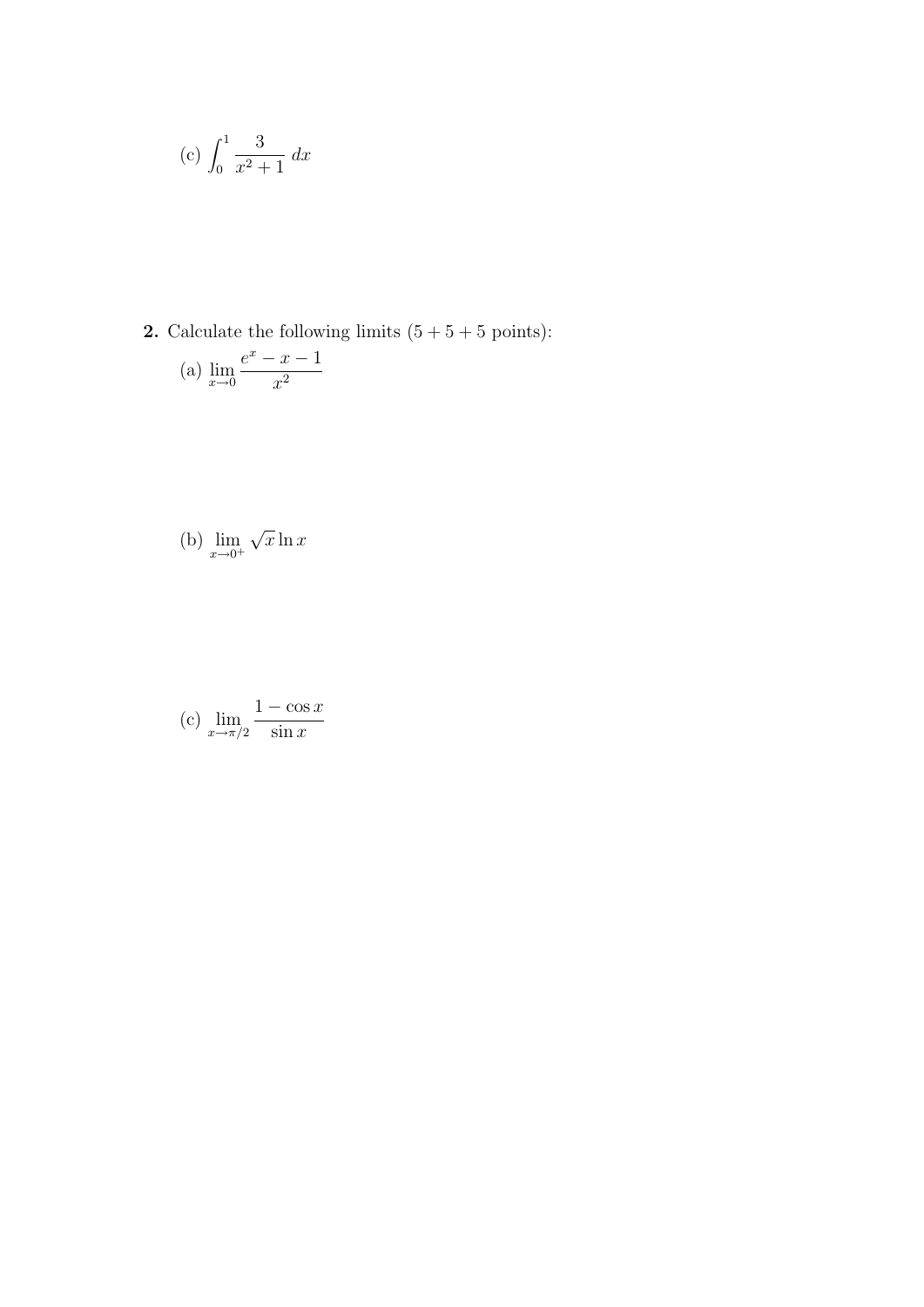**3.** Consider the function  $f(x) = x \sin x + \cos x$ .

(a) Find the absolute maximum and absolute minimum of  $f(x)$  in the domain  $-\frac{\pi}{2} \leq x \leq \pi$ . (10 points)

(b) Show that there exists a number c between 0 and  $\pi$  such that  $f'(c) = -\frac{2}{\pi}$  $\frac{2}{\pi}$ . (5 points)

**4.** For the function f with the graph sketched below find  $\int_0^3 f(x) dx$ ,  $\int_3^5 f(x) dx$  and  $\int_0^5 f(x) dx$ . (6 points)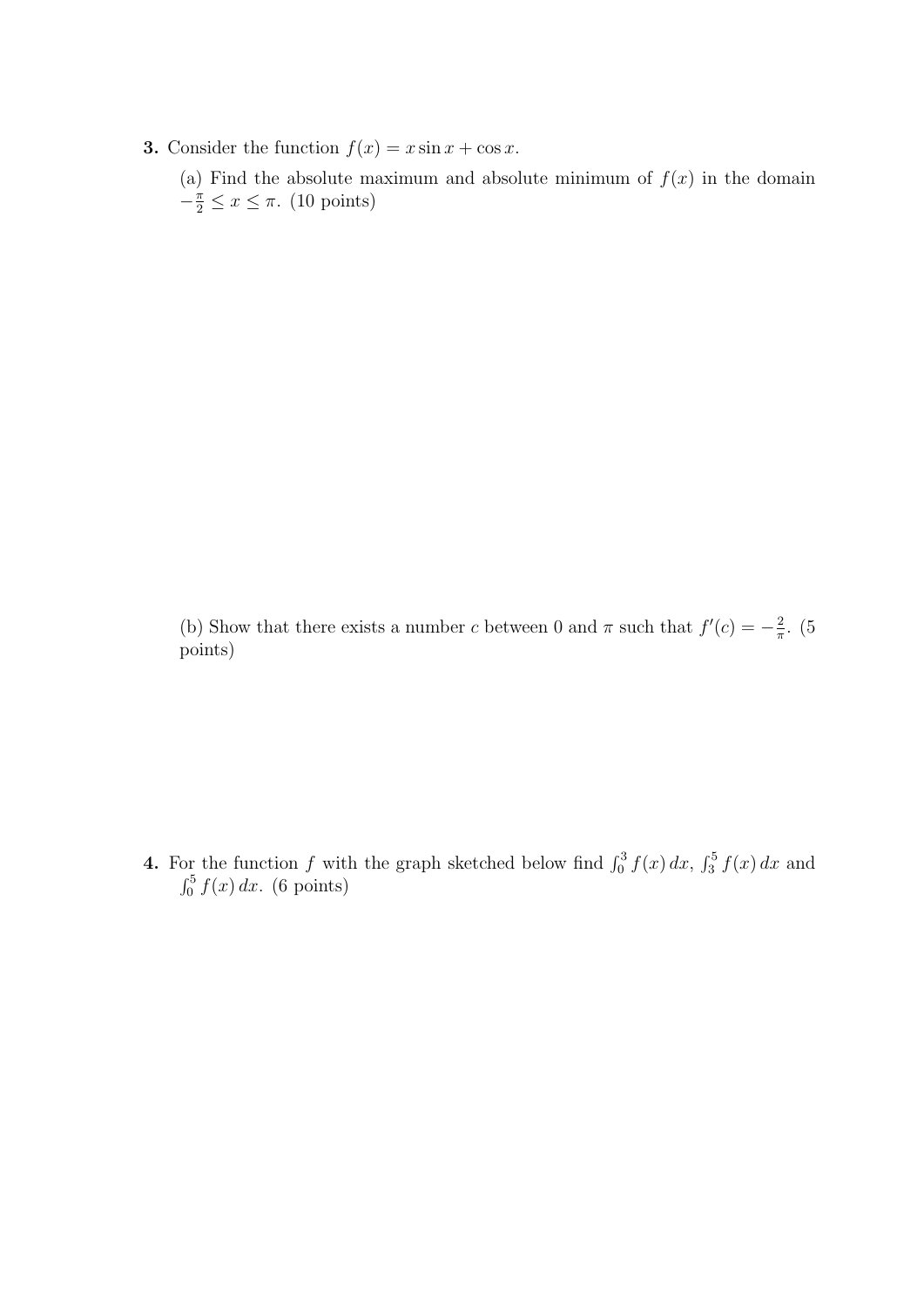5. For the function  $f(x) = 3x^4 - 16x^3 + 24x^2 - 32$  find the intervals of increase or decrease as well as the intervals where the function is concave upward or concave downward. Also find all local maxima, local minima and inflection points. Use this information to sketch the graph of  $f$ . (15 points)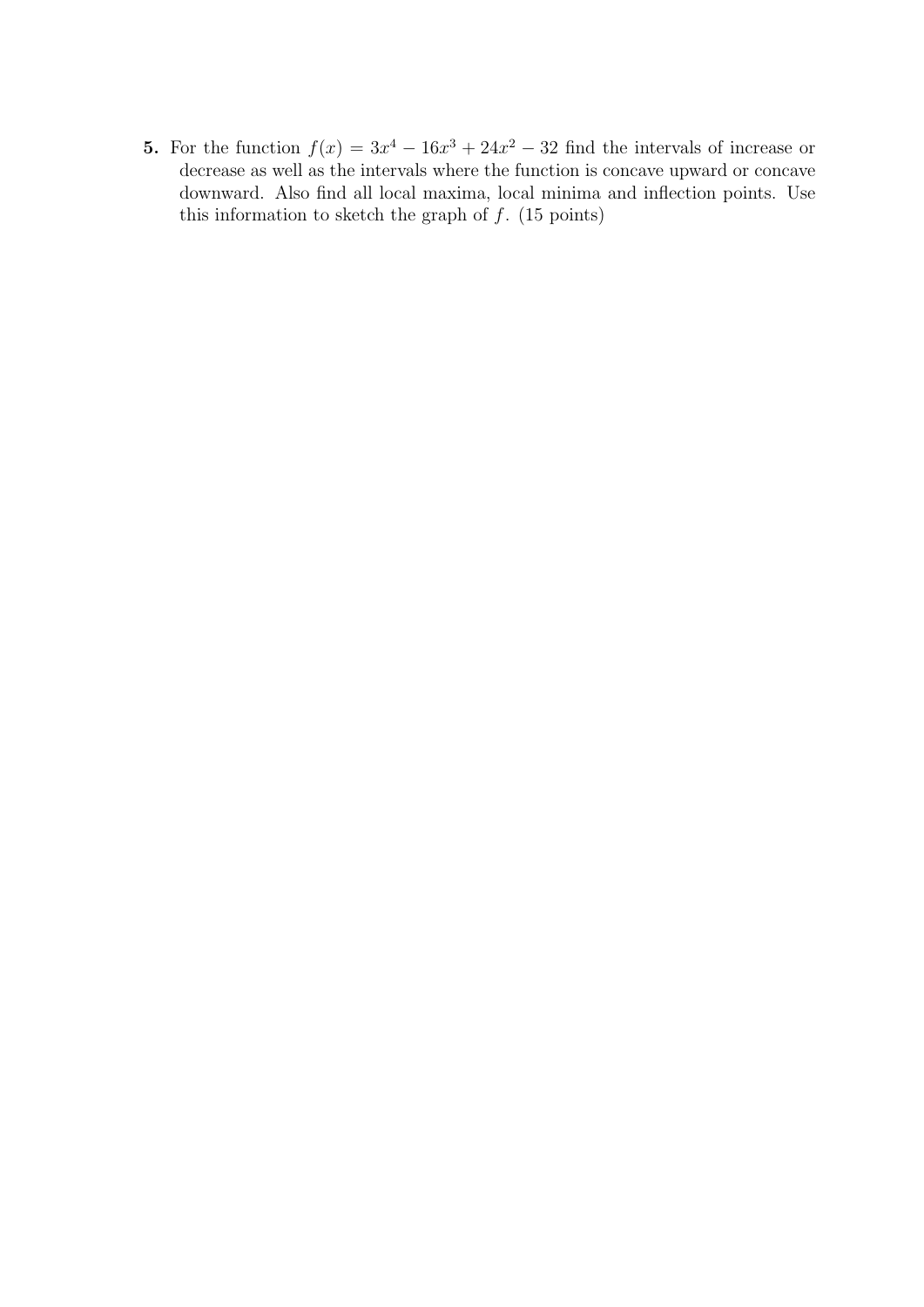**6.** Consider the function  $f(x) = \sqrt{x^2 - 1}$  on the domain  $1 \le x \le 4$ .

(a) Find the Riemann sum  $R_3$  for f with  $n = 3$ , taking sample points to be right endpoints. (5 points)

(b) Is  $R_3$  an overestimate or an underestimate for  $\int_1^4$ √  $x^2-1$  dx? Why? (4 points)

7. An open box with a square base is constructed and must have a surface area of 1200 square inches. What are the dimensions (height and base length) of the box which guarantee maximal volume? (10 points)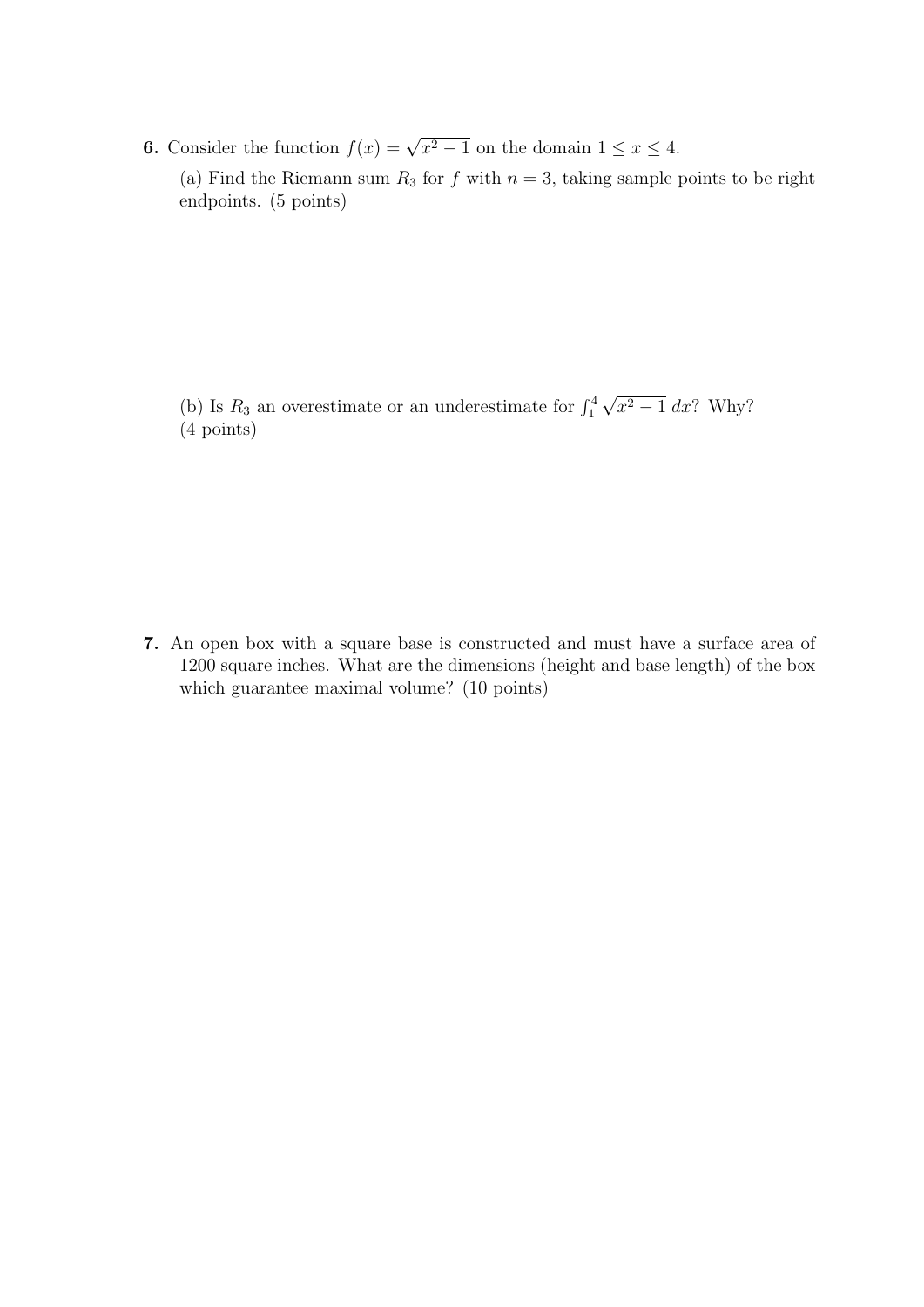8. A particle moves along a straight line with constant acceleration  $a(t) = 2 \text{ m/sec}^2$ . Its position and velocity at  $t = 0$  are  $s(0) = 2$  m and  $v(0) = -2$  m/sec.

(a) Find the particle's position at time  $t = 10$  seconds. (8 points)

(b) Find the total distance traveled by the particle between  $t = 0$  and  $t = 10$ seconds. (7 points)